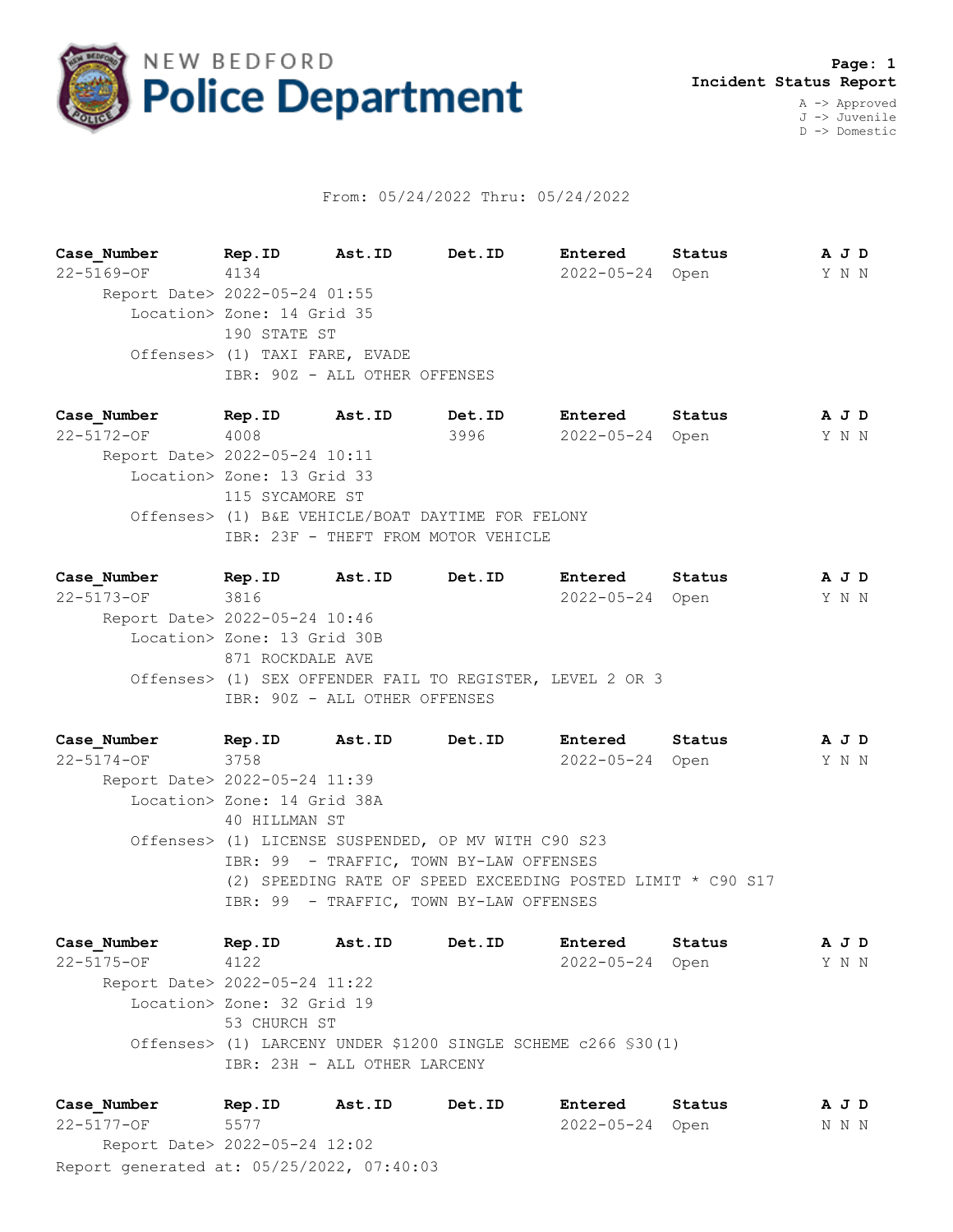

A -> Approved J -> Juvenile D -> Domestic

 Location> Zone: 33 Grid 15A 554 N FRONT ST Offenses> (1) ANIMAL, CRUELTY TO IBR: 720 - ANIMAL CRUELTY (2) ANIMAL, CRUELTY TO IBR: 720 - ANIMAL CRUELTY (3) DOG, FAIL MUZZLE/RESTRAIN IBR: 90Z - ALL OTHER OFFENSES (4) DOG, FAIL LICENSE IBR: 90Z - ALL OTHER OFFENSES (5) DOG/CAT/FERRET RABIES VACCINATION VIOLATION IBR: 90Z - ALL OTHER OFFENSES

**Case\_Number Rep.ID Ast.ID Det.ID Entered Status A J D** 22-5178-OF 4127 2022-05-24 Open Y N N Report Date> 2022-05-24 12:51 Location> Zone: 33 Grid 16A 430 ASHLEY BLVD Offenses> (1) USE MV WITHOUT AUTHORITY IBR: 240 - MOTOR VEHICLE THEFT

**Case\_Number Rep.ID Ast.ID Det.ID Entered Status A J D** 22-5180-OF 4008 2022-05-24 Open Y N N Report Date> 2022-05-24 13:37 Location> Zone: 13 Grid 29B 145 SUMMIT ST Offenses> (1) ROBBERY, UNARMED IBR: 120 - ROBBERY

**Case\_Number Rep.ID Ast.ID Det.ID Entered Status A J D** 22-5185-OF 3804 2022-05-24 Open N N N Report Date> 2022-05-24 14:39 Location> Zone: 21 Grid 53 319 S SECOND ST Offenses> (1) B&E FOR MISDEMEANOR BUILDING OR VEHICLE IBR: 220 - BURGLARY / BREAKING AND ENTERI

**Case\_Number Rep.ID Ast.ID Det.ID Entered Status A J D** 22-5190-OF 4039 2022-05-24 Open Y N N Report Date> 2022-05-24 15:19 Location> Zone: 31 Grid 18 201 DAVIS ST Offenses> (1) DESTRUCTION OF PROPERTY -\$1200, MALICIOUS c266 §127 IBR: 290 - DESTRUCTION / DAMAGE / VANDALI

**Case\_Number Rep.ID Ast.ID Det.ID Entered Status A J D** 22-5192-OF 4085 2022-05-24 Open Y N N Report Date> 2022-05-24 17:14 Location> Zone: 11 Grid 40B

Report generated at: 05/25/2022, 07:40:03